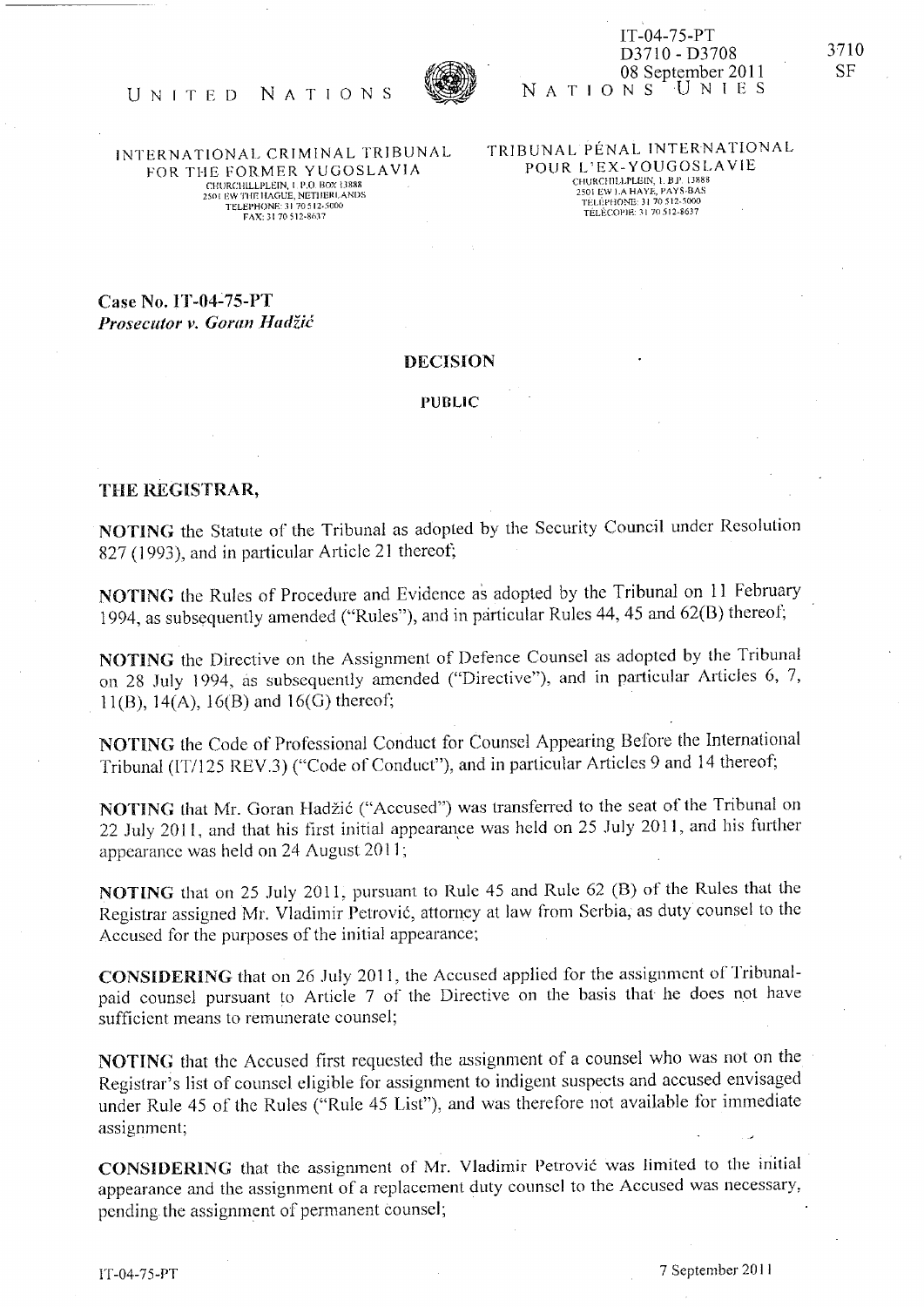CONSIDERING that on 27 July 2011, Mr. Zoran Zivanovic attorney at law from Serbia, was assigned as duty counsel to represent the Accused at his further initial appearance and in such other matters as may be necessary until a permanent counsel was assigned;

CONSIDERING that on 29 August 2011, the Accused requested the assignment of Mr. Zoran Živanović, attorney-at-law from Serbia, as his lead counsel;

CONSIDERING that Mr. Zivanovic is on the Rule 45 List and has indicated his willingness to represent the Accused;

CONSIDERING that Mr. Živanović has previously represented Messrs Željko Mejakić (IT-02-65), Dragoljub Prcac, (IT-98-301l) in proceedings before this Tribunal;

CONSIDERING that Mr. Živanović is assigned as lead counsel in the case against Mr. Vujadin Popović before this Tribunal, which is currently on appeal (IT-05-88-A);

CONSIDERING that in a letter dated 1 September 2011, the Registrar requested Mr. Živanović to provide his comments regarding a potential conflict of interest as a result of his ongoing duty of loyalty to former clients, and also invited Mr. Zivanovic to comment on a possible scheduling conflict between the Accused's case and Mr. Vujadin Popovic's case;

CONSIDERING that on 5 September 2011, Mr. Živanović provided his written submission regarding his proposed dual representation of Mr. Vujadin Popovic and the Accused, and satisfied the Registrar that he had no conflict of interest arising from his former representation of other Accused before the Tribunal;

CONSIDERING that both the Accused and Mr. Vujadin Popovic have consented in writing to the dual assignment of Mr. Živanović;

CONSIDERING that the 'Registrar is therefore satislied, in accordance with Article 16(G) of the Directive, that the dual assignment of Mr. Živanović presents no scheduling conflict and no potential or actual contlict of interest, and that the assignments would not otherwise prejudice the defence of either of the Accused or the integrity of the proceedings;

CONSIDERING that the Registry has not yet determined whether or to what extent the Accused is able to remunerate counsel;· .

CONSIDERING that in accordance with Article 11(B) of the Directive, the Registrar may temporarily assign counsel to an accused for a period of 120 days to ensure that an Accused's right to counsel is not affected while the Registry examines his ability to remunerate counsel;

CONSIDERING that in this case it is necessary to assign counsel to the Accused pursuant to Article  $11(B)$  to ensure that his right to counsel is not affected while the Registry assesses his ability to remunerate counsel;